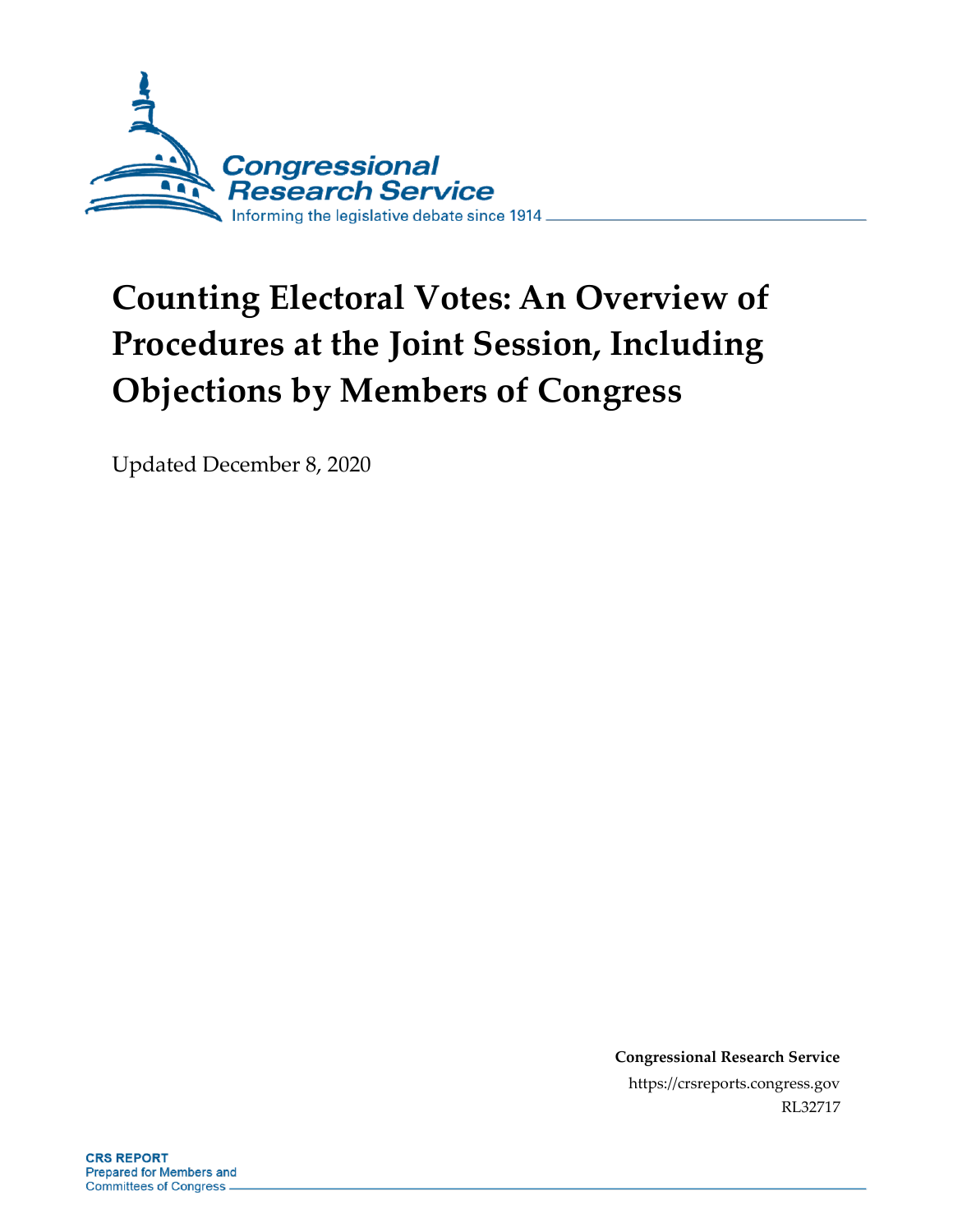# **Summary**

The Constitution and federal law establish a detailed timetable following the presidential election during which time the members of the electoral college convene in the 50 state capitals and in the District of Columbia, cast their votes for President and Vice President, and submit their votes through state officials to both houses of Congress. The electoral votes are scheduled to be opened before a joint session of Congress on January 6, 2021. Federal law specifies the procedures for this session and for challenges to the validity of an electoral vote. This report describes the steps in the process and precedents set in prior presidential elections governing the actions of the House and Senate in certifying the electoral vote and in responding to challenges of the validity of electoral votes.

This report has been revised and will be updated on a periodic basis to provide the dates for the relevant joint session of Congress and to reflect any new, relevant precedents or practices.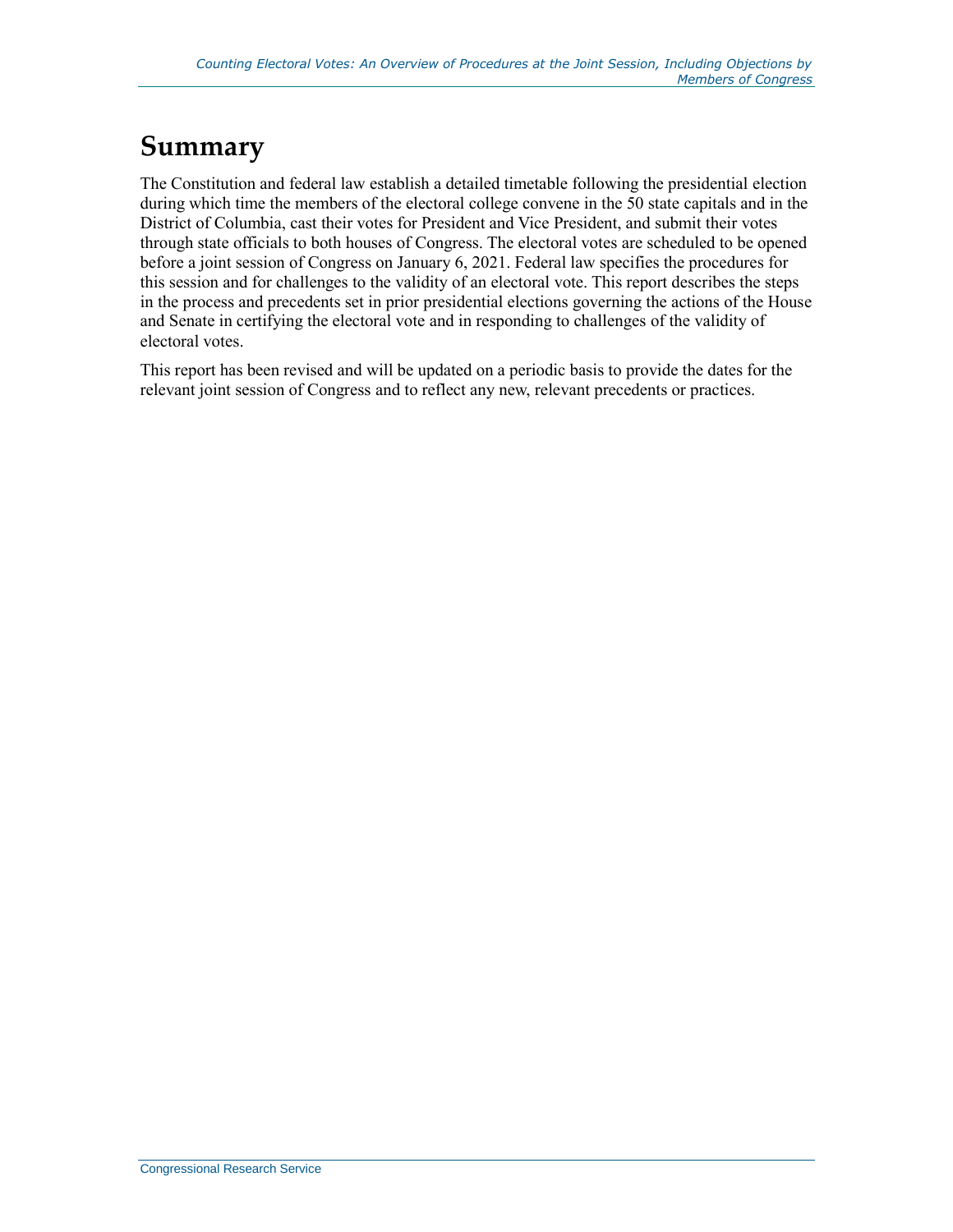# **Contents**

| Final State Determination of Election Contests and Controversies: "Safe Harbor"  1 |  |
|------------------------------------------------------------------------------------|--|
|                                                                                    |  |
|                                                                                    |  |
|                                                                                    |  |
|                                                                                    |  |
|                                                                                    |  |
|                                                                                    |  |
|                                                                                    |  |
|                                                                                    |  |
|                                                                                    |  |
|                                                                                    |  |
|                                                                                    |  |
|                                                                                    |  |
|                                                                                    |  |
|                                                                                    |  |
|                                                                                    |  |
|                                                                                    |  |
|                                                                                    |  |
|                                                                                    |  |
|                                                                                    |  |
|                                                                                    |  |
|                                                                                    |  |

#### **Contacts**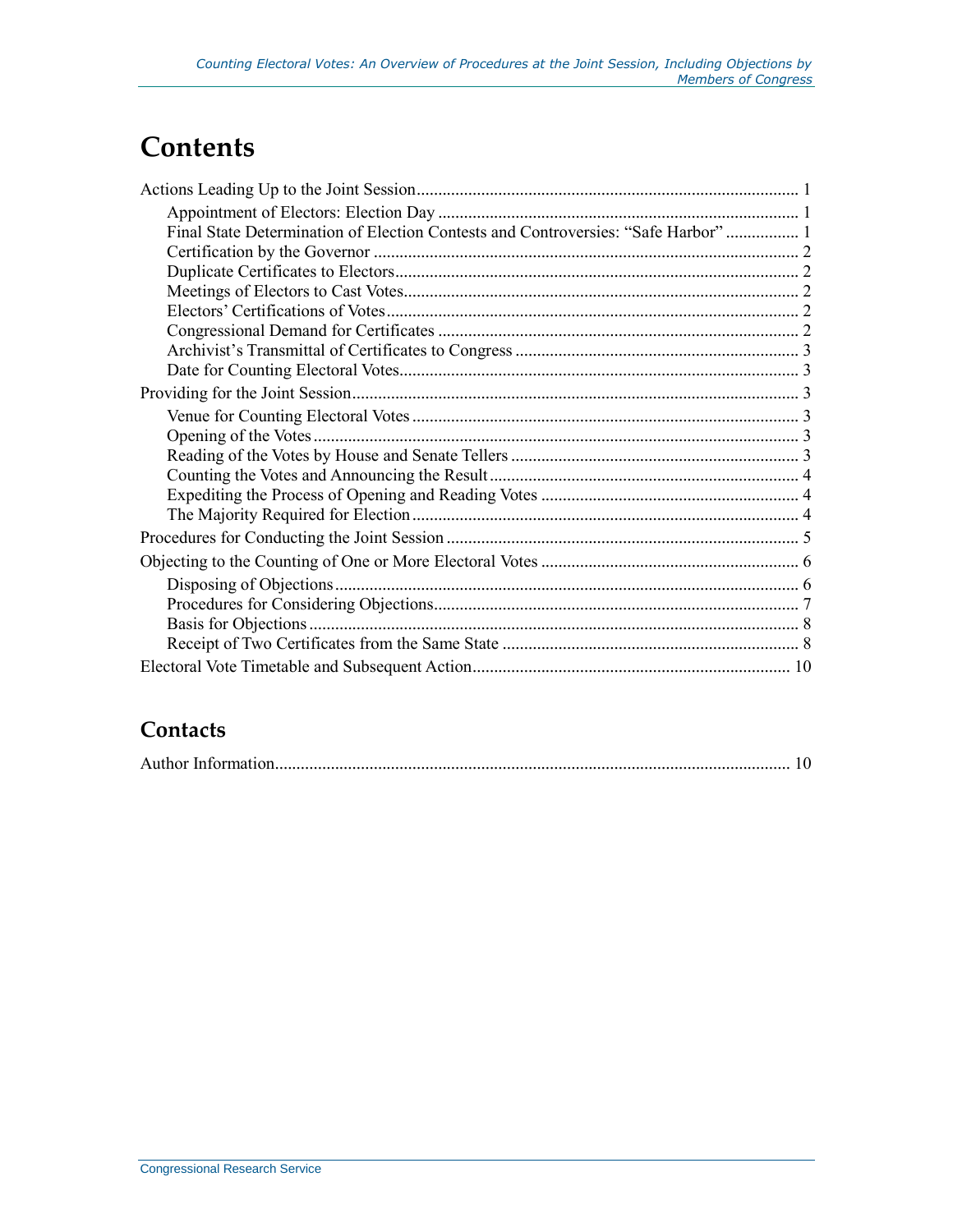he House and Senate are scheduled to convene in joint session on January 6, 2021, for the purpose of opening the 2020 presidential election electoral votes submitted by state government officials, certifying their validity, counting them, and declaring the official The House and Senate are scheduled to convene in joint session on January 6, 2021, purpose of opening the 2020 presidential election electoral votes submitted by state government officials, certifying their validity, count precede the joint session, and the procedures set forth in the Constitution and federal statute by which the House and Senate jointly certify the results of the electoral vote. It also discusses the procedures set in law governing challenges to the validity of an electoral vote.

Much of what follows in this report is based on the United States Constitution (particularly Article II, Section 1, and Amendment 12) and on the Electoral Count Act of 1887, which was originally enacted in 1887 and, in 1948, was both amended and codified in Title 3 of the *United States Code*. <sup>2</sup> This report also references congressional precedent and practice. Early congressional precedents on the counting of electoral votes, which may be found in *Hinds'* and *Cannon's Precedents of the House of Representatives*, are sometimes inconsistent with each other and with more recent practice. This record, coupled with disputes over the electoral count in 1877, provided the impetus for codifying procedure in the 1887 law. Precedents that pre-date the 1887 act may be primarily of historical significance, particularly to the extent that they are inconsistent with express provisions of the 1887 act, as amended.

Due to the absence of specific and persuasive authority on some issues, and in the interest of brevity, this report attempts to at least identify and present some of the possible issues and questions that have been raised, even when not necessarily resolving them by reference to authoritative source material or decisions. The topics presented are arranged in the approximate order of their occurrence.

# <span id="page-3-0"></span>**Actions Leading Up to the Joint Session**

#### <span id="page-3-1"></span>**Appointment of Electors: Election Day**

The Constitution provides that each state "shall appoint" electors for President and Vice President in the manner directed by its state legislature (Article II, Section 1, clause 2), on the day determined by Congress (Article II, Section 1, clause 3). Congress has determined in federal law that the "electors of President and Vice President shall be appointed, in each State" on Election Day, that is, the "Tuesday next after the first Monday in November" every fourth year (on November 3, 2020) (3 U.S.C. §1).

#### <span id="page-3-2"></span>**Final State Determination of Election Contests and Controversies: "Safe Harbor"**

Congress has, since 1887, sought to place the responsibility for resolving presidential election contests and challenges on the states. Federal law, in what is known as the "safe harbor" provision, provides that if a state, under its established statutory procedure, has made a "final determination of any controversy or contest" relative to the presidential election in the state, and

 $\overline{a}$  $1$  The permanent statutory date for the joint session of Congress to count the electoral votes is January 6 of the year immediately after the meeting of the electors (3 U.S.C. §15). This date can be changed by Congress by law. See, e.g., P.L. 112-228, H.J.Res. 122, 112th Congress (2011-2012).

<sup>2</sup> 3 U.S.C. §§3-21. See 24 Stat. 373, ch. 90, 49th Cong., February 3, 1887; 62 Stat. 671, P.L. 771, June 25, 1948, enacting Title 3, United States Code, into positive law.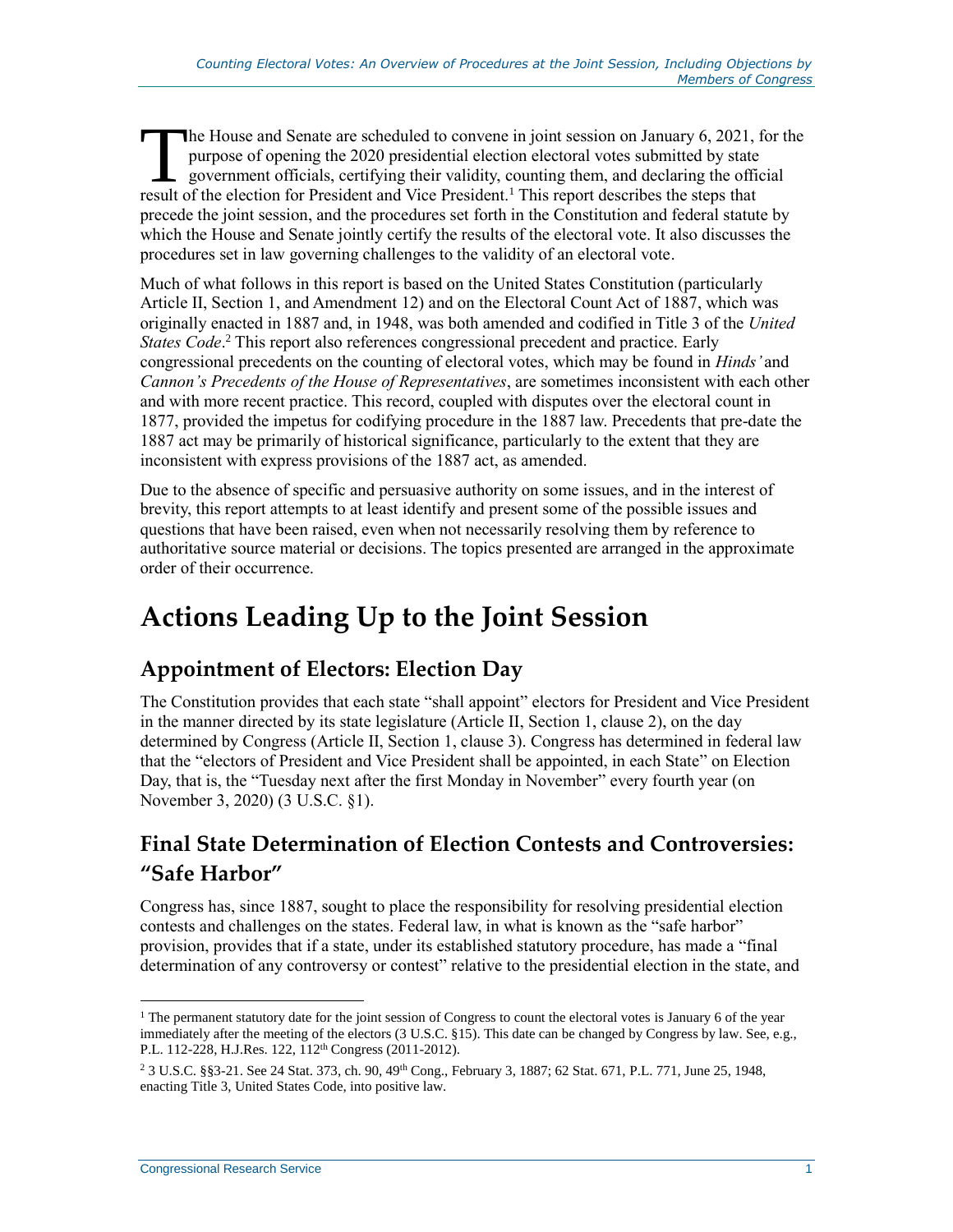if that determination is completed under this procedure at least six days before the electors are to meet to vote, such determination is to be considered "conclusive" as to which electors were appointed on election day  $(3 \text{ U.S.C. } \S 5)^3$ . As explained below, the electors vote on December 14, 2020, so the last day for making a final determination was December 8, 2020.

#### <span id="page-4-0"></span>**Certification by the Governor**

The governor of each state is required by federal law to send to the Archivist of the United States, by registered mail and under state seal, "a certificate of such ascertainment of the electors appointed," including the names and numbers of votes for each person for whose appointment as elector any votes were given (3 U.S.C. §6). Governors must send certificates "as soon as practicable" after the "final ascertainment" of the appointment of the electors, or "as soon as practicable" after the "final determination of any controversy or contest" concerning such election under its statutory procedure for election contests.

#### <span id="page-4-1"></span>**Duplicate Certificates to Electors**

On or before December 14, 2020, the governor of each state is required to deliver to the electors of the state six duplicate-originals of the certificate sent to the Archivist of the United States under state seal (3 U.S.C. §6).

#### <span id="page-4-2"></span>**Meetings of Electors to Cast Votes**

The electors of each state meet at the place designated by that state on the first Monday after the second Wednesday in December (December 14, 2020) to cast their votes for President and Vice President of the United States (U.S. Constitution, Amendment 12; 3 U.S.C. §§7-8).

#### <span id="page-4-3"></span>**Electors' Certifications of Votes**

After the electors have voted in each state, they make and sign six certificates of their votes containing two distinct lists, one being the votes for President and the other the votes for Vice President. The law instructs the electors to attach to these lists a certificate furnished to them by the governor; to seal those certificates and to certify on them that these are all of the votes for President and Vice President; and then to send one certificate to the President of the Senate and two certificates to the secretary of state of their state (one to be held subject to the order of the President of the Senate). On the day after their meeting (December 15, 2020), the electors are to forward by registered mail two of the certificates to the Archivist of the United States (one to be held subject to the order of the President of the Senate), and one to the federal judge in the district where the electors have assembled (3 U.S.C. §§9-11).

#### <span id="page-4-4"></span>**Congressional Demand for Certificates**

If no certificates of votes or lists have been received by the President of the Senate or the Archivist from electors by the fourth Wednesday in December (December 23, 2020), then the

 $3$  See, e.g., Bush v. Gore, 531 U.S. 98, 110 (2000) (per curiam) (observing that 3 U.S.C. §5 "requires that any controversy or contest that is designed to lead to a conclusive selection of electors be completed" six days prior to the electors meeting to vote). The concurrence further states that 3 U.S.C. §5 "contains a principle of federal law that would assure finality of the State's determination if made pursuant to a state law in effect before the election." *Id.* at 113 (Rehnquist, C.J., concurring) (quoting Bush v. Palm Beach Cnty. Canvassing Bd., 531 U.S. 70, 78 (2000)) (internal quotations omitted).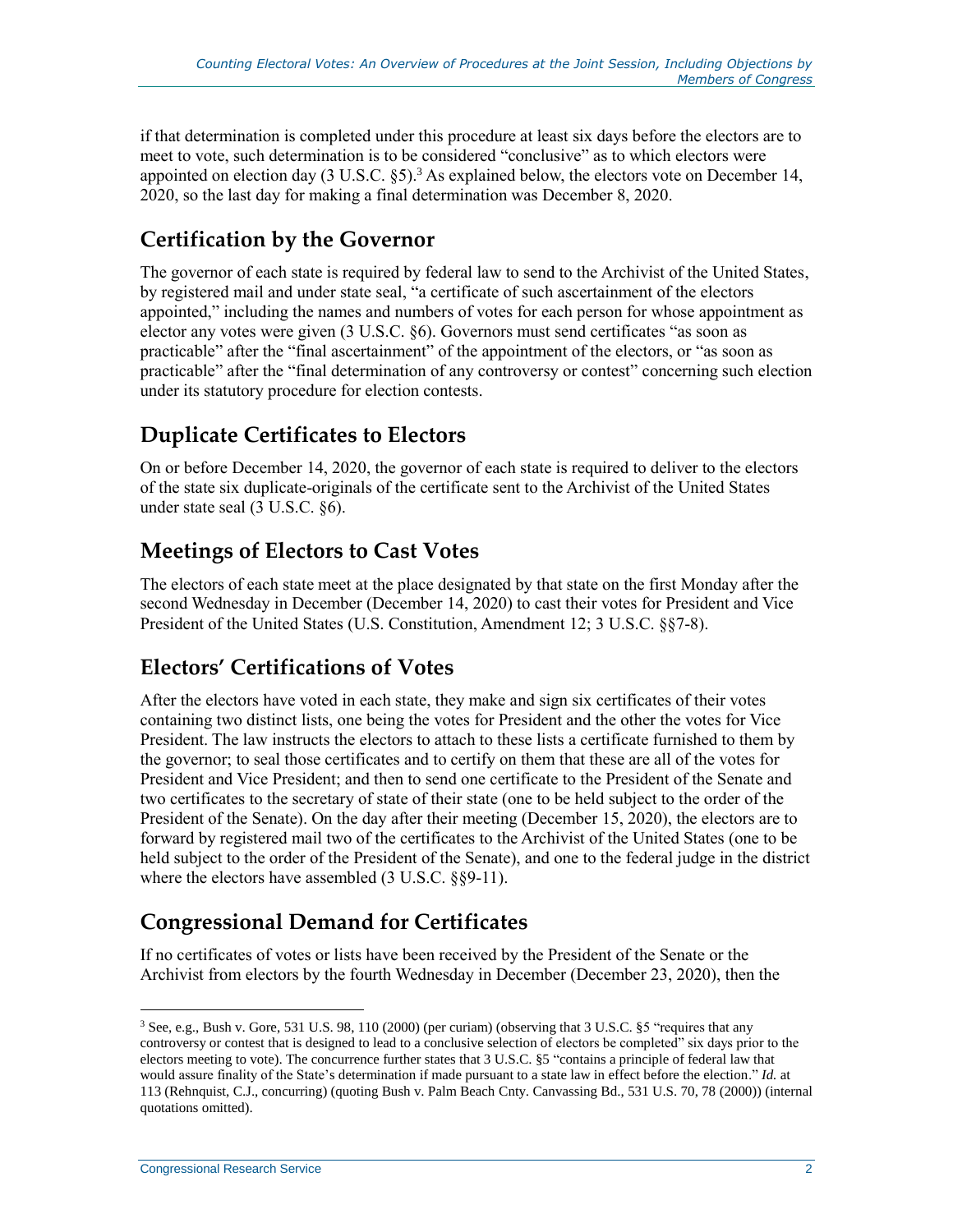President of the Senate (or the Archivist if the President of the Senate is not available) is directed by law to request the state's secretary of state to immediately forward the certificates and lists held by the secretary of state, and to send a special messenger to the local federal district judge to transmit the lists that are to be held by that judge (3 U.S.C. §§12-13).

#### <span id="page-5-0"></span>**Archivist's Transmittal of Certificates to Congress**

At the first meeting of Congress, set for January 3, 2021, the Archivist of the United States is required to transmit to the two houses every certificate received from the governors of the states (3 U.S.C. §6).

#### <span id="page-5-1"></span>**Date for Counting Electoral Votes**

The date for counting the electoral votes is fixed by law as January 6 following each presidential election (3 U.S.C. §15), unless the date is changed by law. For example, when January 6, 2013, was to fall on a Sunday, the date for counting the electoral votes was changed to January 4, 2013, when the President signed H.J.Res. 122 on December 28, 2012.

# <span id="page-5-2"></span>**Providing for the Joint Session**

#### <span id="page-5-3"></span>**Venue for Counting Electoral Votes**

The electoral votes are counted at a joint session of the Senate and the House of Representatives, meeting in the House chamber. (The *U.S. Code* refers to the event as a joint meeting; it also has been characterized in the *Congressional Record* as a joint convention.) The joint session convenes at 1:00 p.m. on that day. The President of the Senate is the presiding officer (3 U.S.C. §15). The President pro tempore of the Senate has presided in the absence of the President of the Senate.<sup>4</sup>

#### <span id="page-5-4"></span>**Opening of the Votes**

Section 15 provides that the President of the Senate open and present the certificates of the electoral votes of the states and the District of Columbia in alphabetical order. (As discussed above, under 3 U.S.C. §§9-10, the electors in each state, having voted, are to sign, seal, and certify the certificates. Under §11 of the same title, they are to mail one such certificate to the President of the Senate and mail two others to the Archivist of the United States.)

#### <span id="page-5-5"></span>**Reading of the Votes by House and Senate Tellers**

The certificate, or an equivalent document, from each state and the District of Columbia is to be read then by tellers previously appointed from among the membership of the House and Senate. Before the joint session convenes, each chamber appoints two of its Members to be the tellers. (The appointments are made by the presiding officers of the respective chambers, based on recommendations made to them by the leaders of the two major parties.) The appointed tellers are often members of the House Administration and Senate Rules and Administration Committees, the panels in each chamber having jurisdiction over matters relating to the election of the

<sup>4</sup> In January, 1969, Vice President Hubert Humphrey "declined to preside over the joint session to count the electoral votes." *Deschler's [and Deschler-Brown] Precedents of the United States House of Representatives*, 94<sup>th</sup> Cong., 2<sup>nd</sup> sess., H.Doc. 94-661 (Washington: GPO, 1977) (hereinafter *Deschler's Precedents*), ch. 10, §2.5, p. 10.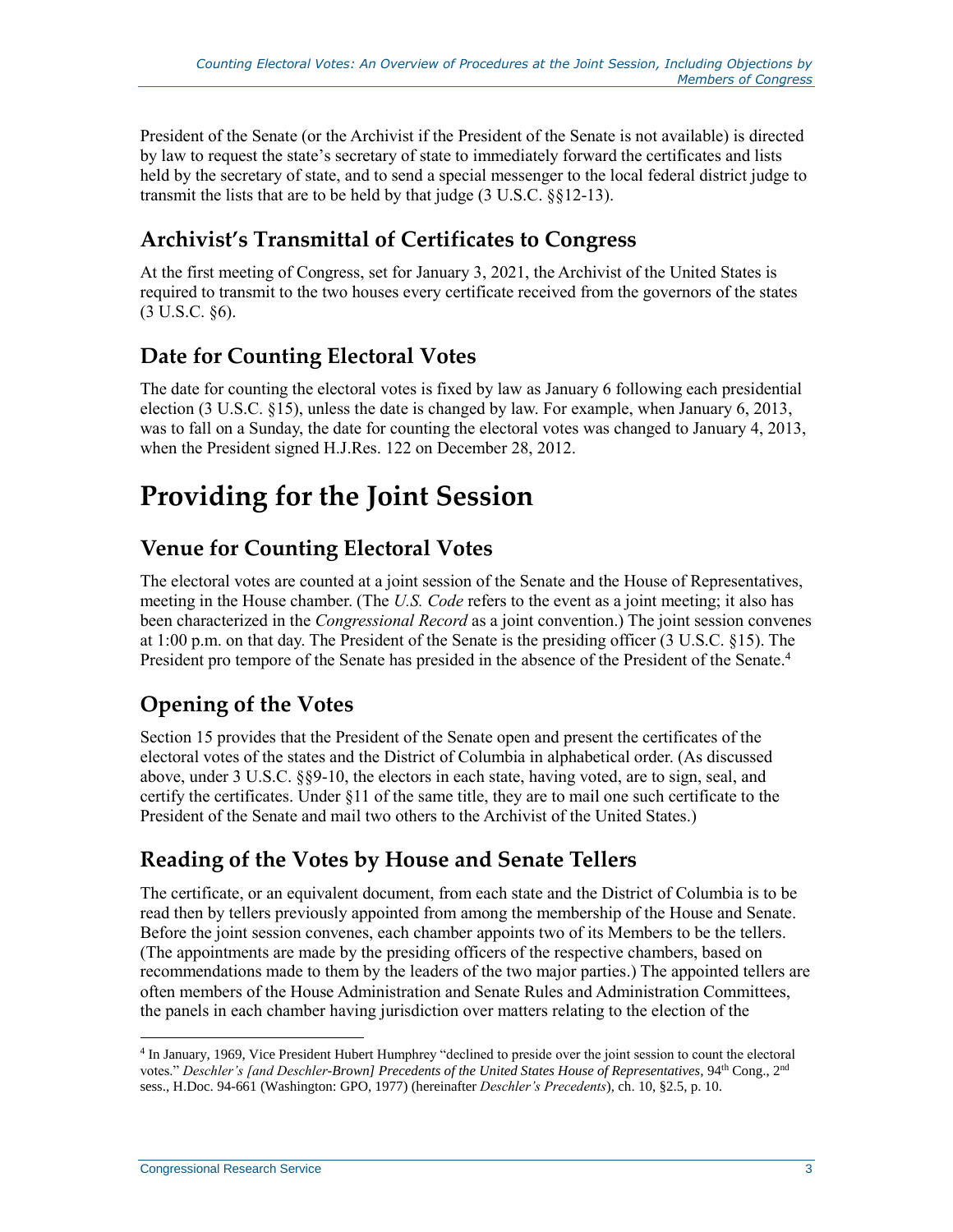President and Vice President. In 2017, the House tellers were Members who had been elected chair and ranking member of the House Administration Committee that Congress. The Senate tellers were the chair and a Senator who would become the ranking member of the Senate Rules and Administration Committee. 5

#### <span id="page-6-0"></span>**Counting the Votes and Announcing the Result**

After the votes of each state and the District of Columbia have been read, the tellers record and count them. When this process has been completed, the presiding officer announces whether any candidates have received the required majority votes for President and Vice President. If so, that "announcement shall be deemed a sufficient declaration of the persons, if any, elected President and Vice President of the United States" (3 U.S.C. §15).

#### <span id="page-6-1"></span>**Expediting the Process of Opening and Reading Votes**

The joint session may agree to expedite this process when no controversy is anticipated. In the 1997 joint meeting, for example, the Vice President announced: "Under well-established precedents, unless a motion shall be made in any case, the reading of the formal portions of the certificates will be dispensed with. After ascertainment has been had that the certificates are authentic and correct in form, the tellers will count and make a list of the votes cast by the electors of the several States." <sup>6</sup> The Vice President proceeded to open the certificates in alphabetical order and passed to the tellers the certificates showing the votes of the electors in each state and the District of Columbia. In each case, the tellers then read, counted, and announced the result for each state and the District of Columbia. According to the *Congressional Record*, the joint session consumed precisely 24 minutes. A similar process was followed in 2013, when, according to the *Congressional Record*, the joint session consumed 23 minutes,<sup>7</sup> and in 2017, when it consumed 41 minutes. $8<sup>8</sup>$ 

#### <span id="page-6-2"></span>**The Majority Required for Election**

The  $12<sup>th</sup>$  Amendment requires the winning candidate to receive "a majority of the whole number of Electors appointed." That number normally becomes the same as a majority of the number of electoral votes counted by the tellers.

One exception that has been identified occurred in 1873 when the Vice President announced that President Ulysses S. Grant had received "a majority of the whole number of electoral votes," even though he also indicated that not all of those electoral votes had been counted. In that case, the two houses, under procedures similar to those described in the section below entitled "Objecting to the Counting of One or More Electoral Votes," had decided not to count the

 $\overline{a}$ <sup>5</sup> In 2009, the Senate tellers initially were the chair and ranking member of the Senate Rules and Administration Committee, but another Senator, who would become chair of the Rules and Administration Committee that Congress, was later appointed in lieu of the Senator who had served as chair in the previous Congress. On the first day of the 111<sup>th</sup> Congress, the Vice President appointed Senator Dianne Feinstein of California and Senator Robert Bennett of Utah to serve as tellers to count the electoral votes (*Congressional Record*, daily edition, vol. 155 [January 6, 2009], p. S7). On January 8, 2009, the Senate agreed by unanimous consent that Senator Charles Schumer of New York would serve as a teller in lieu of Senator Feinstein (*Congressional Record*, daily edition, vol. 155 [January 8, 2009], p. S186).

<sup>6</sup> *Congressional Record*, vol. 143 (January 9, 1997), p. 297.

<sup>7</sup> *Congressional Record*, vol. 159 (January 4, 2013), p. H49.

<sup>8</sup> *Congressional Record*, vol. 163 (January 6, 2017), p. H190.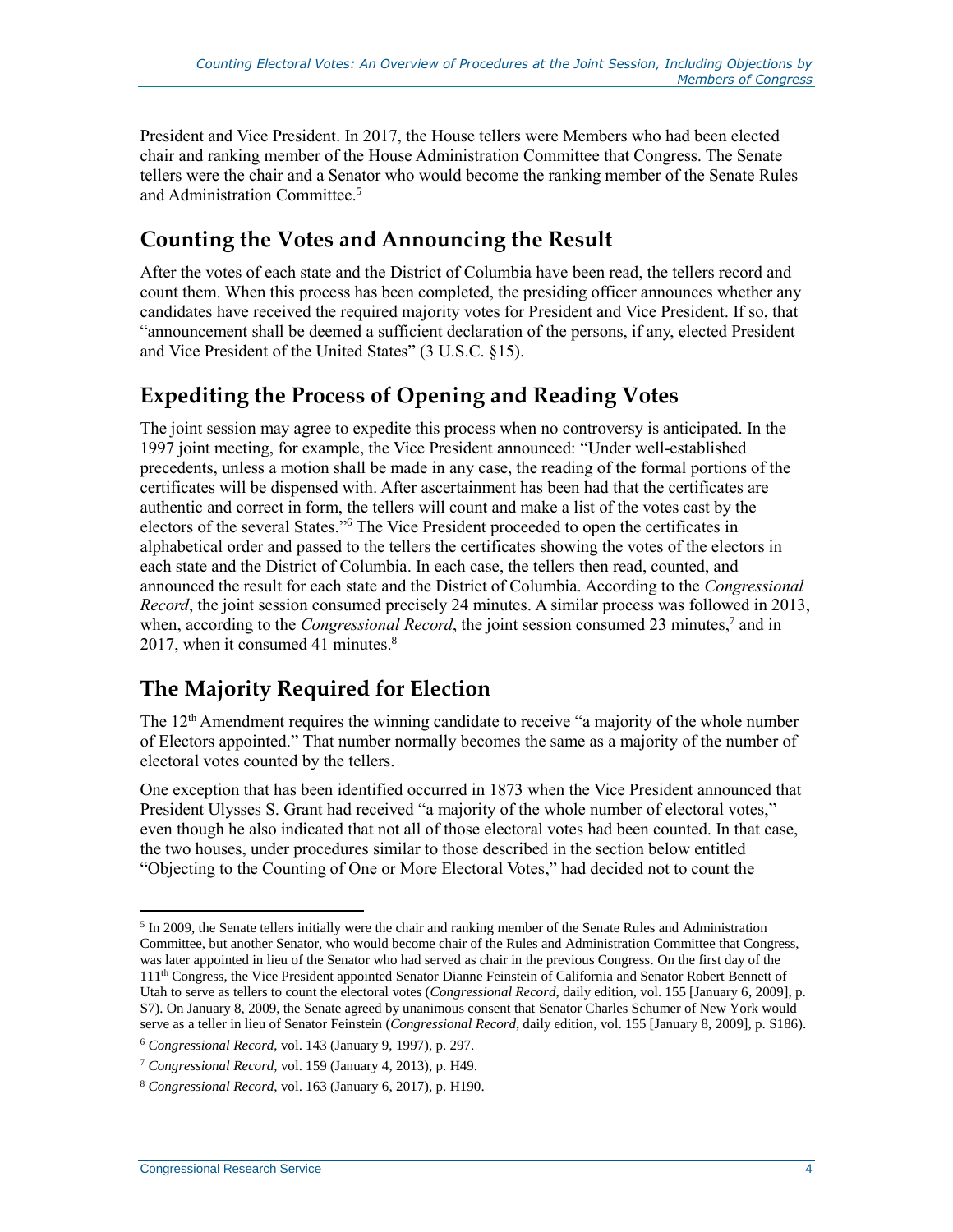electoral votes from Arkansas and Louisiana. Nonetheless, the number of electoral votes allocated to Arkansas and Louisiana evidently were included in "the whole number of electoral votes" for purposes of determining whether President Grant had received the majority required for election.<sup>9</sup> It should be noted that President Grant was victorious by whichever standard was used. He received 286 electoral votes out of the 352 electoral votes counted, or out of the potential 364 electoral votes if the contested votes from Arkansas and Louisiana were included in the whole number.

In 1865, by contrast, only two of the three Nevada electors cast their electoral votes. In the joint session, only two Nevada votes were counted and included in the "whole number of electoral votes."<sup>10</sup> There were similar instances of votes "not given" by electors that were not included in the "whole number" of electors reported—thus reducing the so-called denominator and the "majority" needed to elect—in 1809, 1813, and 1817.

CRS has not identified any instances in which this issue has become a source of contention or was determinative of which candidate was elected. If electoral votes from a state or the District of Columbia were not available to be counted during the joint session (and if the question were raised in a timely fashion), the joint session might be called upon to address the effect of this situation on what number of votes would constitute the "majority of the whole number of Electors appointed."

# <span id="page-7-0"></span>**Procedures for Conducting the Joint Session**

Title 3 of the *U.S. Code* includes provisions governing the conduct of the joint session. Section 16 of Title 3 is intended to ensure that the joint session conducts and completes its business expeditiously. As discussed below, §18 prohibits debate as well as the offering and consideration of almost all questions.<sup>11</sup> Section 16 provides that the joint session is to continue until the count is completed and the result announced, and limits recesses if the process of counting the votes and announcing the results becomes time-consuming. Section 16 also governs the seating of Senators, Representatives, and officials (the Clerk of the House, the Secretary of the Senate, the Members designated as tellers, and other administrative officers of the House and Senate).

Under §18, the President of the Senate is to preserve order. This authority may be interpreted as encompassing the authority to decide questions of order, but the statute is not explicit on this point. There are some instances of the presiding officer announcing decisions concerning the procedures of the joint session. Vice President Albert A. Gore, Jr., presiding over the joint session of January 6, 2001, ruled on the admissibility of objections to the receipt of electoral votes from the State of Florida, and also advised House and Senate Members that debate was not permitted and that a unanimous consent request for debate on the issue could not be entertained. He further stated that even incidental parliamentary motions, including those that only affect the actions of the House, needed the written endorsement of at least one Representative and one Senator in order to be valid. Vice President Gore also declined to entertain a point of order that no quorum

<sup>9</sup> *Congressional Globe*, vol. 46 (February 12, 1873), pp. 1305-1306.

<sup>10</sup> *Congressional Globe*, vol. 35 (February 8, 1865), pp. 668-669.

 $11$  The statute states that no question is to be "put by the presiding officer except to either House on a motion to withdraw." The statute provides for the Senate to withdraw automatically under circumstances discussed in the section of this report titled ["Objecting to the Counting of One or More Electoral](#page-8-0) Votes." The statute, however, makes no other explicit reference to a motion to withdraw, and CRS has not identified an instance in which a vote occurred on such a motion.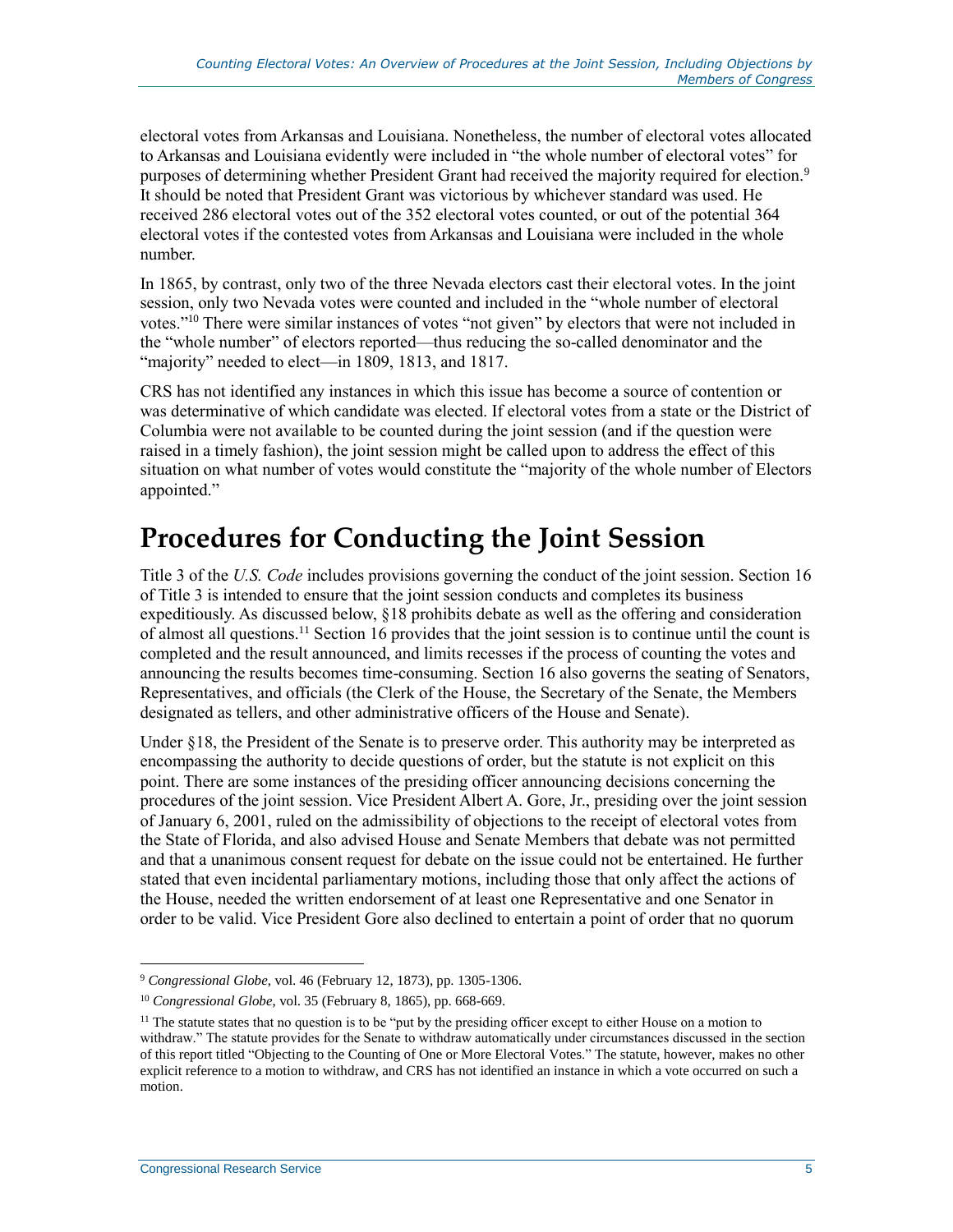was present because the point of order had not been endorsed by one Member from each chamber.<sup>12</sup>

# <span id="page-8-0"></span>**Objecting to the Counting of One or More Electoral Votes**

Section 15 establishes a procedure for making and acting on objections to the counting of one or more of the electoral votes from a state or the District of Columbia. When the certificate or equivalent paper from each state or the District of Columbia is read, "the President of the Senate shall call for objections, if any." Any such objection must be presented in writing and must be signed by at least one Senator and one Representative. The objection "shall state clearly and concisely, and without argument, the ground thereof." During the joint session of January 6, 2001, the presiding officer intervened on several occasions to halt attempts to make speeches under the guise of offering an objection.

When an objection, properly made in writing and endorsed by at least one Senator and one Representative, is received, each house is to meet and consider it separately. The statute states, "No votes or papers from any other State shall be acted upon until the objections previously made to the votes or papers from any State shall have been finally disposed of." However, in 1873, before enactment of the law now in force, the joint session agreed, without objection and for reasons of convenience, to entertain objections with regard to two or more states before the houses met separately on any of them.

#### <span id="page-8-1"></span>**Disposing of Objections**

The joint session does not act on any objections that are made. Instead, the joint session is suspended, the Senate withdraws from the House chamber, and each house meets separately to debate the objection and vote whether, based on the objection, to count the vote or votes in question. Both houses must vote separately to agree to the objection by simple majority. Otherwise, the objection fails and the vote or votes are counted. (3 U.S.C. §15 provides that "the two Houses concurrently may reject the vote or votes.")

These procedures have been invoked twice since enactment of the 1887 law. The first was an instance of what has been called the "faithless elector" problem. In 1969, a Representative (James O'Hara of Michigan) and a Senator (Edmund S. Muskie of Maine) objected in writing to counting the vote of an elector from North Carolina who had been expected to cast his vote for Richard Nixon and Spiro Agnew, but who instead cast his vote for George Wallace and Curtis LeMay. Both chambers met and voted separately to reject the objection, so when the joint session resumed, the challenged electoral vote was counted as cast.<sup>13</sup> In that instance, the elector whose

<sup>12</sup> For the full transcript of the joint session of January 6, 2001, see *Congressional Record*, vol. 147 (January 6, 2001), pp. 101-115.

<sup>&</sup>lt;sup>13</sup> When the two chambers reconvened in joint session, the Secretary of the Senate reported that the Senate had agreed to the following action: "Ordered, that the Senate by a vote of 33 ayes to 58 nays rejects the objection to the electoral votes cast in the State of North Carolina for George C. Wallace for President and Curtis E. LeMay for Vice President." The Clerk of the House stated the results of the House action: "Ordered, that the House of Representatives rejects the objection to the electoral vote of the State of North Carolina submitted by the Representative from Michigan, Mr. O'Hara, and the Senator from Maine, Mr. Muskie." *Congressional Record*, vol. 115 (January 6, 1969), p. 171. The House vote was 170-228. See also *Deschler's Precedents*, vol. 3, chap. 10, §3.6. Both houses used roll call votes to decide the question.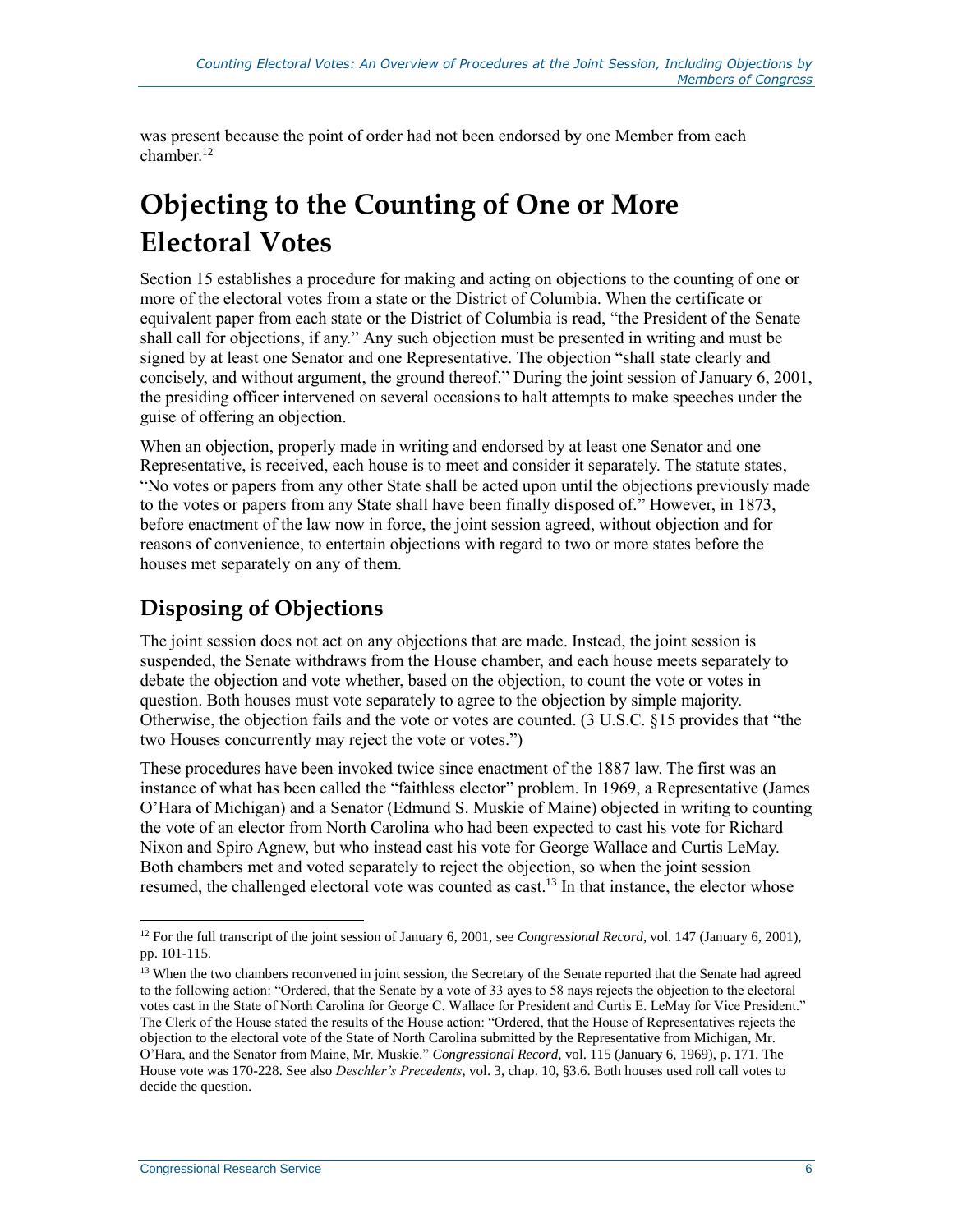vote was challenged was from a state that did not by law bind its electors to vote only for the candidates to whom they were pledged. In a 2020 decision, *Chiafalo v. Washington*, <sup>14</sup> the Supreme Court unanimously held that a state may penalize electors who do not cast their ballots for the presidential and vice presidential candidates who won the state's popular vote.<sup>15</sup> According to the Court, state authority to appoint electors under Article II of the Constitution includes not only the power to condition their appointment upon a pledge to support the state's popular vote winner; it also includes the ability to impose penalties on those electors who violate that pledge. <sup>16</sup> At the time of the ruling, the Court identified laws in 32 states and the District of Columbia requiring electors to pledge to cast their ballots for their parties' nominees for President and Vice President, with 15 of those states providing for sanctions on electors for noncompliance.<sup>17</sup>

The second instance related to reported voting irregularities in Ohio.<sup>18</sup> In 2005, a Representative (Stephanie Tubbs Jones of Ohio) and a Senator (Barbara Boxer of California) objected in writing to the Ohio electoral votes. The chambers withdrew from the joint session to consider the objection, and the House and Senate each rejected the objection. When the House and Senate resumed the joint session, the electoral votes were counted as cast.<sup>19</sup>

#### <span id="page-9-0"></span>**Procedures for Considering Objections**

Section 17 lays out procedures for each house to follow when debating and voting on an objection. These procedures limit debate on the objection to not more than two hours, during which each Member may speak only once and for not more than five minutes. Then "it shall be the duty of the presiding officer of each House to put the main question without further debate." Under this provision, the presiding officer in each house held in 1969 that a motion to table the objection was not in order.<sup>20</sup>

In the House, the Speaker announced both in 1969 and 2005 that he would attempt to recognize supporters of the objection and opponents in an alternating fashion for the duration of the twohour period. In one instance in 1969, the Speaker inquired whether a Member supported or opposed the challenge before he agreed to recognize him to speak. Members can yield to each other during debate as they can during five-minute debate in the Committee of the Whole, and many chose to do so in 2005. The Speaker also entertained unanimous consent requests to insert material in the *Congressional Record*.

<sup>14</sup> 140 S. Ct. 2316 (2020).

<sup>15</sup> See *id.* at 2328.

<sup>&</sup>lt;sup>16</sup> See *id.* at 2319-20. See also Ray v. Blair, 343 U.S. 214, 228 (1952) (holding that neither Article II nor the Twelfth Amendment to the Constitution prohibits the states from appointing only those electors who are committed to voting for a party's presidential nominee, but not addressing whether such state restrictions could constitutionally be enforced).

<sup>17</sup> See *id.* at 2321-22.

<sup>18</sup> *Congressional Record*, daily edition, vol. 151 (January 6, 2005), pp. H86-H127.

<sup>&</sup>lt;sup>19</sup> When the two chambers reconvened in joint session, the Secretary of the Senate reported that the Senate had agreed to the following action: "Ordered, that the Senate by a vote of 1 aye to 74 nays rejects the objection to the electoral votes cast in the State of Ohio for George W. Bush for President and Richard Cheney for Vice President." The Clerk of the House then stated the results of the House action: "Ordered, that the House of Representatives rejects the objection to the electoral vote of the State of Ohio." *Congressional Record*, daily edition, vol. 151 (January 6, 2005), p. H128. The House vote was 31-267. Both houses used roll call votes to decide the question.

<sup>20</sup> *Deschler's Precedents*, ch. 10, §3.7, pp. 18-20.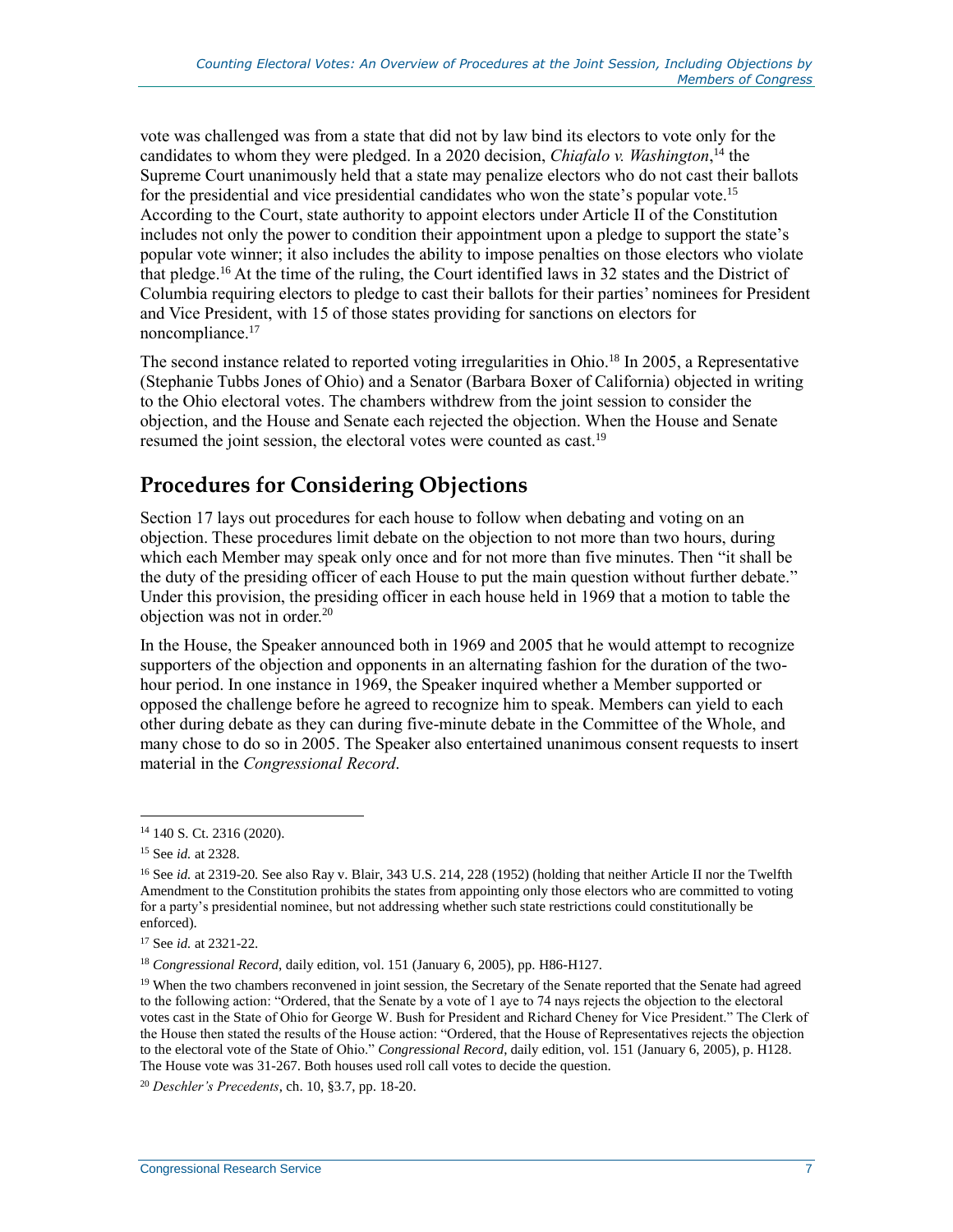In 1969 the Senate agreed, by unanimous consent, to a different way in which the time for debate was controlled and allocated, granting one hour each to the majority and minority leaders and authorizing them to yield not more than five minutes to any Senator seeking recognition to speak.<sup>21</sup> However, in 2005, the five-minute debate prescribed in the statute was followed and the presiding officer entertained requests to insert statements into the *Congressional Record*.

#### <span id="page-10-0"></span>**Basis for Objections**

The general grounds for an objection to the counting of an electoral vote or votes would appear from the federal statute and from historical sources to be that such vote was not "regularly given" by an elector, and/or that the elector was not "lawfully certified" according to state statutory procedures. The statutory provision first provides in the negative that "no electoral vote ... regularly given by electors whose appointment has been lawfully certified ... from which but one return has been received shall be rejected" (3 U.S.C. §15). The provision then reiterates for clarity<sup>22</sup> that both houses concurrently may reject a vote when not "so regularly given" by electors "so certified" (3 U.S.C. §15). It should be noted that the word *lawfully* was expressly inserted by the House in the Senate legislation (S. 9, 49<sup>th</sup> Congress) before the word *certified*.<sup>23</sup> Such addition arguably provides an indication that Congress thought it might, as grounds for an objection, question and look into the lawfulness of the certification under state law.

The objection that votes were not "regularly given" may, in practice, subsume the objection that the elector was not "lawfully certified," because a vote given by one not "lawfully certified" may arguably be other than "regularly given." Nevertheless, the two objections are not necessarily the same. In the case of the "faithless elector" in 1969, described above, the elector was apparently "lawfully certified" by the state, but the objection raised was that the vote was not "regularly given" by such elector. In the above-described 2005 case, the objection was also based on the grounds that the electoral votes "were not, under all of the known circumstances, regularly given."

#### <span id="page-10-1"></span>**Receipt of Two Certificates from the Same State**

Influenced by its historical experience prior to 1887, Congress was particularly concerned in the statute of 1887 with the case of two lists of electors and votes being presented to Congress from the same state. Three different contingencies appear to be provided for in the statute for two lists being presented. In the first instance, two lists would be proffered, but the assumption presented in the law is that only one list would be from electors who were determined to be appointed pursuant to the state election contest statute (as provided for in 3 U.S.C. §5), and that in such case, only those electors should be counted. In the second case, when two lists were proffered as being from two *different* state authorities who arguably made determinations provided for under 3 U.S.C. §5 (a state statutory election contest determined at least six days prior to December 14, the winner of the state presidential election), the question of which state authority is "the lawful tribunal of such State" to make the decision (and thus the acceptance of those electors' votes) shall be decided only upon the concurrent agreement of *both* houses "supported by the decision of such State so authorized by its law." In the third instance, if there is *no* determination by a state authority of the question of which slate was lawfully appointed, then the two chambers must

<sup>21</sup> *Deschler's Precedents*, ch. 10, §3.8, pp. 20-23.

<sup>22</sup> See Conference Report on 1887 legislation, *Congressional Record*, vol. 18 (January 14, 1887), p. 668.

<sup>23</sup> *Id.*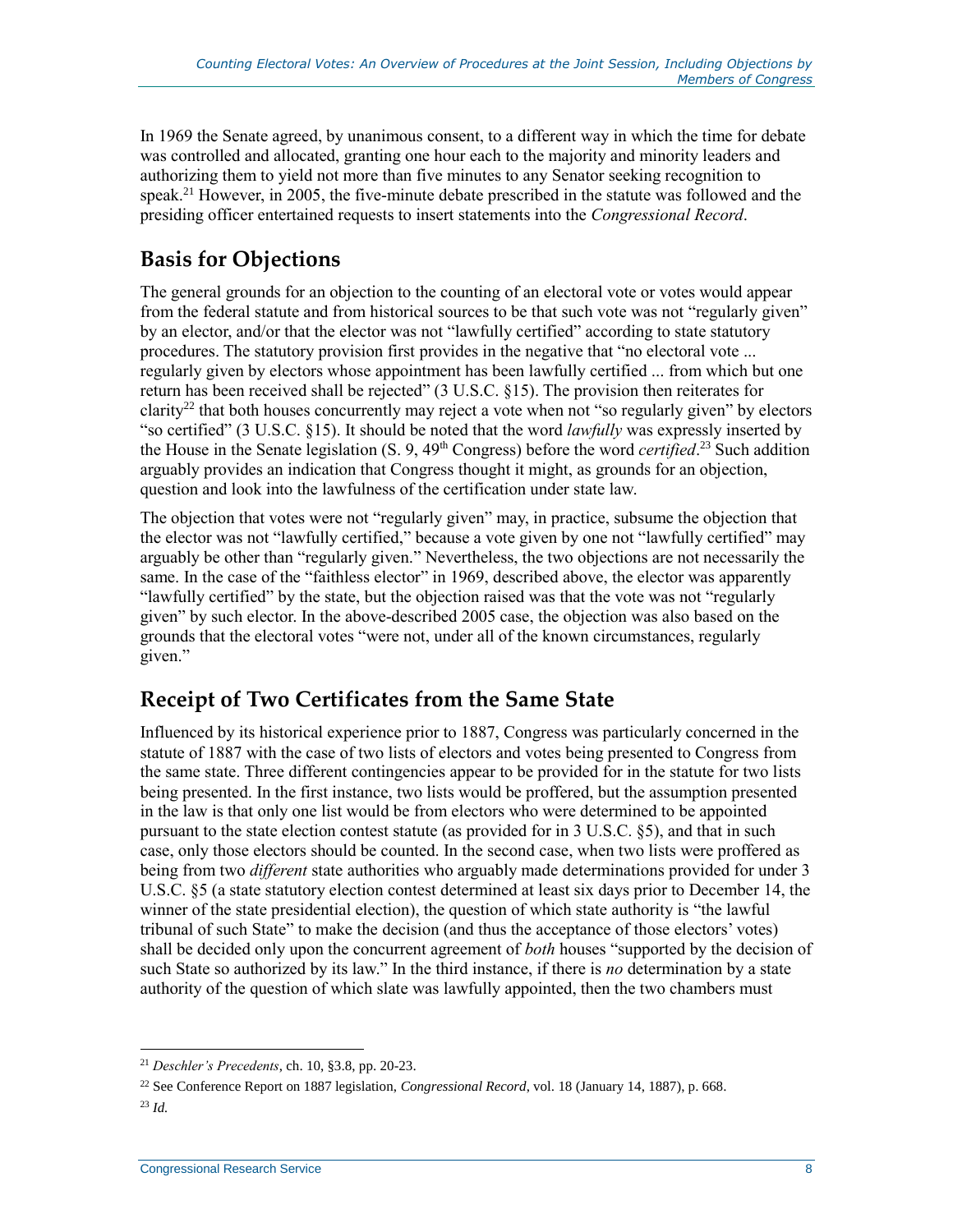agree concurrently to accept the votes of one set of electors; but the two chambers may also concurrently agree not to accept the votes of electors from that state.

When the two houses disagree, then the statute states that the votes of the electors whose appointment was certified by the governor of the state shall be counted. It is not precisely clear whether this provision for resolving cases in which the House and Senate vote differently applies only to the last two situations (that is, when either *two* determinations have allegedly been made under state contest law and procedure, or *no* such determination has been made); or, instead, also when only one such determination is present. Although this section of the statute is not free from doubt, its structure and its relationship to  $\S5$  (and to give effect to  $\S5$ ) seem to indicate that when there is only *one* determination by the state made in a *timely* fashion under the state's election contest law and procedures (even when there are two or more lists or slates of electors presented before Congress), then Congress shall accept that state determination (3 U.S.C. §15) as "conclusive" (3 U.S.C. §5). By this interpretation, the language providing that if the House and Senate split, the question shall be decided in favor of the choice certified by the governor, may not have been intended to be applicable to cases covered by the first clause in the statute in which only one slate or group has been determined, in a timely fashion, to be the electors through the state's procedures for election contests and controversies. *Hinds' Precedents of the House of Representatives* suggests that when a state has settled the matter "in accordance with a law of that state six days before the time for the meeting of electors," then a controversy over the appointment of electors in that state "shall not be a cause of question in the counting of the electoral vote by Congress." <sup>24</sup> It should be noted that *Hinds'* cites no precedent or ruling, but merely paraphrases the statute, and it seems likely that this issue of the lawfulness of the determination and certification by a state could be raised and dealt with in the joint session.<sup>25</sup>

Precedent subsequent to the statute's original enactment in 1887 has been sparse. There appears only to have been one example, in 1961, when the governor of the state of Hawaii first certified the electors of Vice President Richard M. Nixon as having been appointed, and then, due to a subsequent recount which determined that Senator John F. Kennedy had won the Hawaii vote, certified Senator Kennedy as the winner. Both slates of electors had met on the prescribed day in December, cast their votes for President and Vice President, and transmitted them according to the federal statute. This was the case even though the recount was apparently not completed until a later date, that is, not until December 28.<sup>26</sup> The presiding officer, that is, the President of the Senate, Vice President Nixon, suggested "without the intent of establishing a precedent" that the latter and more recent certification of Senator Kennedy be accepted so as "not to delay the further count of electoral votes." This was agreed to by unanimous consent. $27$ 

<span id="page-11-0"></span> $\overline{a}$ <sup>24</sup> Asher C. Hinds, *Hinds' Precedents of the House of Representatives of the United States* (Washington: GPO, 1907- 1908), vol. 3, §1914, p. 202 (referring only to the 1887 statute).

<sup>25</sup> For further discussion of 3 U.S.C. §15, see Edward B. Foley, *Preparing for a Disputed Presidential Election: An Exercise in Election Risk Assessment and Management*, 51 LOY. U. CHI. L.J. 309 (2019); Stephen A. Siegel, *The Conscientious Congressman's Guide to the Electoral Count Act of 1887*, 56 FLA. L. REV. 541 (2004); L. Kinvin Wroth, *Election Contests and the Electoral Vote*, 65 DICK. L. REV. 321 (1961). See also Edward B. Foley, *Congress Must Fix This Election Law—Before It's Too Late,* WASH. POST, (Dec. 1, 2020), https://www.washingtonpost.com/opinions/ 2020/12/01/congress-must-fix-this-election-law-before-its-too-late/ (characterizing the language of 3 U.S.C. §15 as "impenetrable or, at the very least, indeterminate.").

<sup>26</sup> *Facts on File, Weekly World News Digest*, vol. XX, no. 1052, December 22-28, 1960, p. 469.

<sup>27</sup> See discussion in *Deschler's Precedents*, ch. 10, §3.5, pp. 12-13.